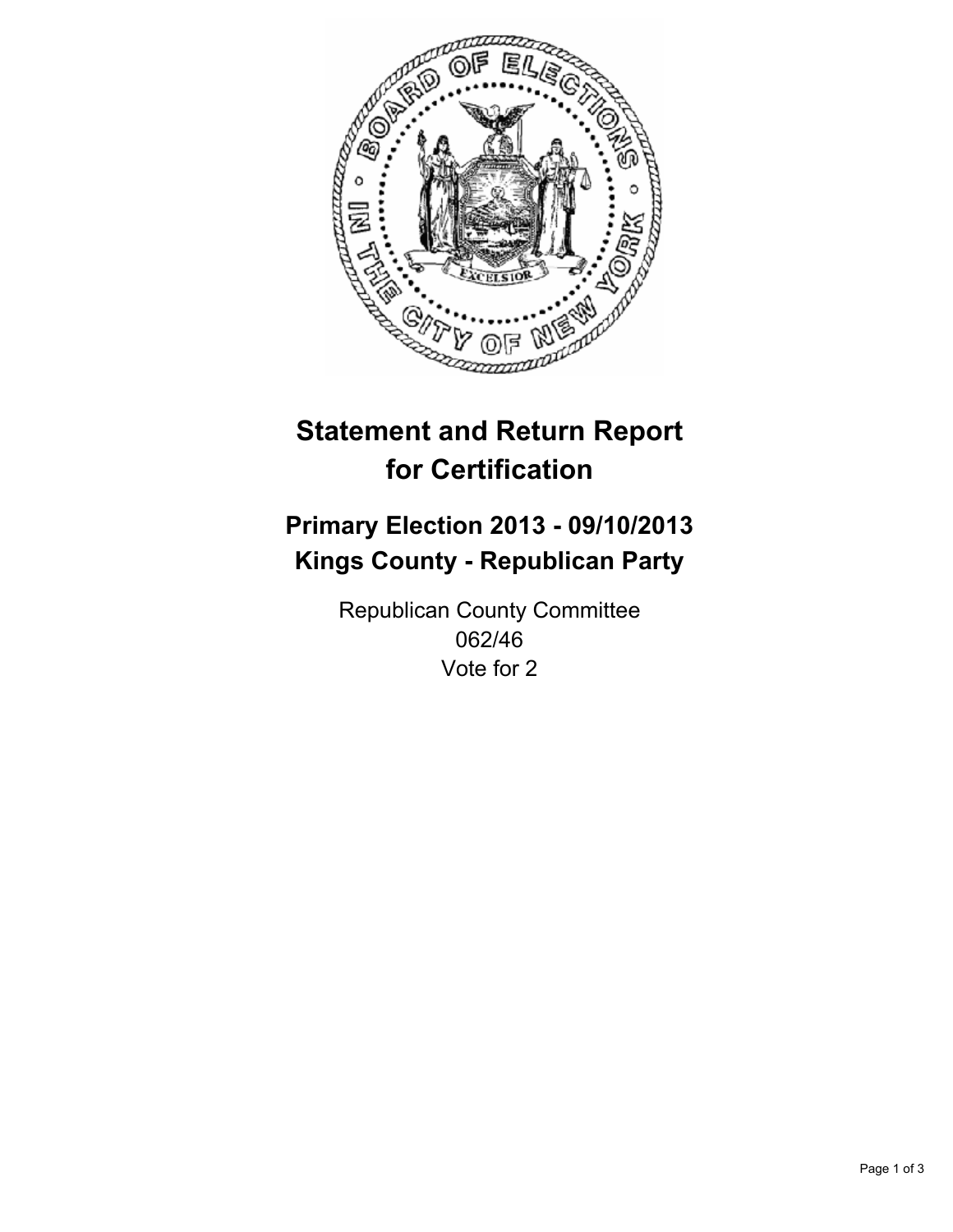

### **Assembly District 46**

| <b>EMERGENCY</b>      | 0  |
|-----------------------|----|
| ABSENTEE/MILITARY     |    |
| <b>FEDERAL</b>        | 0  |
| SPECIAL PRESIDENTIAL  | 0  |
| <b>AFFIDAVIT</b>      | 0  |
| ANTHONY CIRCOLONE     | 24 |
| ANTHONY CERRANO       | 27 |
| <b>KERRI MCCARTHY</b> | 27 |
| <b>Total Votes</b>    | 78 |